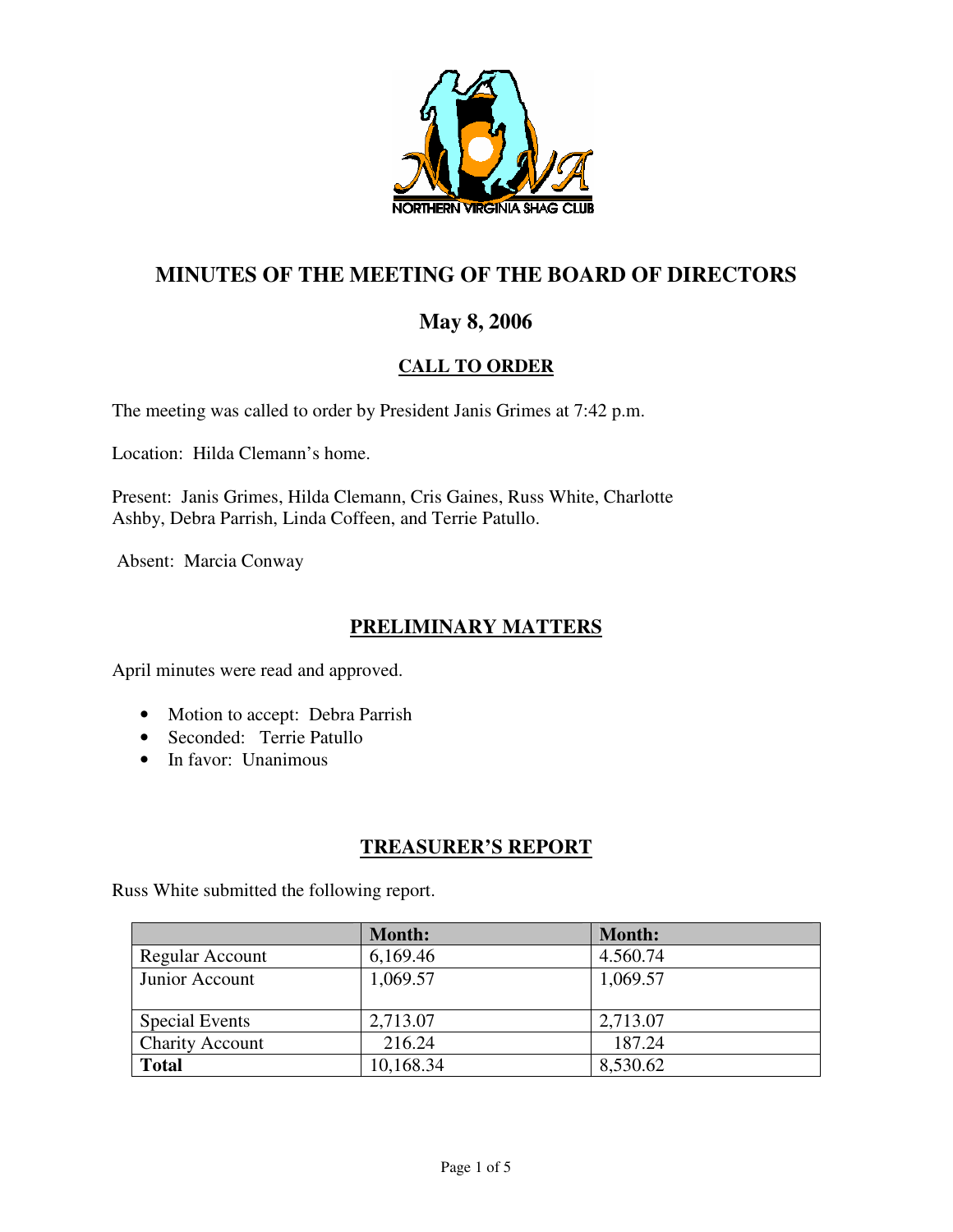- Motion to accept: Charlotte Ashby
- Seconded: Hilda Clemann
- In favor: Unanimous

## **COMMITTEE REPORTS**

**Dance Committee:** David Rodgers, Chair Janis Grimes, Liaison

The Dance Committee will have a meeting on Thursday, May 18<sup>th</sup>.

The Fort Myer Community Center has been reserved for workshops and a dance with Charlie and Jackie on February 17, 2007. The staff at the community center does not want the deposit of \$100.00 paid until after September  $30<sup>th</sup>$ . David will contact Russ about writing the check after October  $1<sup>st</sup>$ .

Ellen Taylor will teach a small number of private lessons during the Capital Shag Classic weekend. David will take requests for private lessons and schedule the lessons with Ellen.

Dance Committee members will sell raffle tickets for a free private lesson with Ellen. The drawing will be held on Saturday night, July  $29<sup>th</sup>$  during the dance. The free lesson will be taught on Sunday morning.

#### **NVSC Video Notebook Sales: No Report**

| Video Notebooks (VHS & DVD) purchased by NVSC     |  |
|---------------------------------------------------|--|
| \$ Paid by NVSC for Video Notebooks               |  |
| Video Notebooks sold or given away as door prizes |  |
| \$ Turned into NVSC treasurer                     |  |
| \$ On hand to be turned into NVSC treasurer       |  |
| \$ Value of current inventory when sold           |  |

## **Junior Committee:** Terrie Patullo, Chair

A suggestion was made by Marcia Conway to make a donation to our juniors competing in GNDC in Atlanta - \$250.00 each. Kari Jones, John Tyson, Tory Robinette.

Motion to donate \$250 each to 3 juniors: Charlotte Ashby Seconded: Debra Parrish In favor: Unanimous

#### **Social Committee (Russ White, Terrie Patullo, Debra Parrish, Cris Gaines, Linda Coffeen co-chairs**)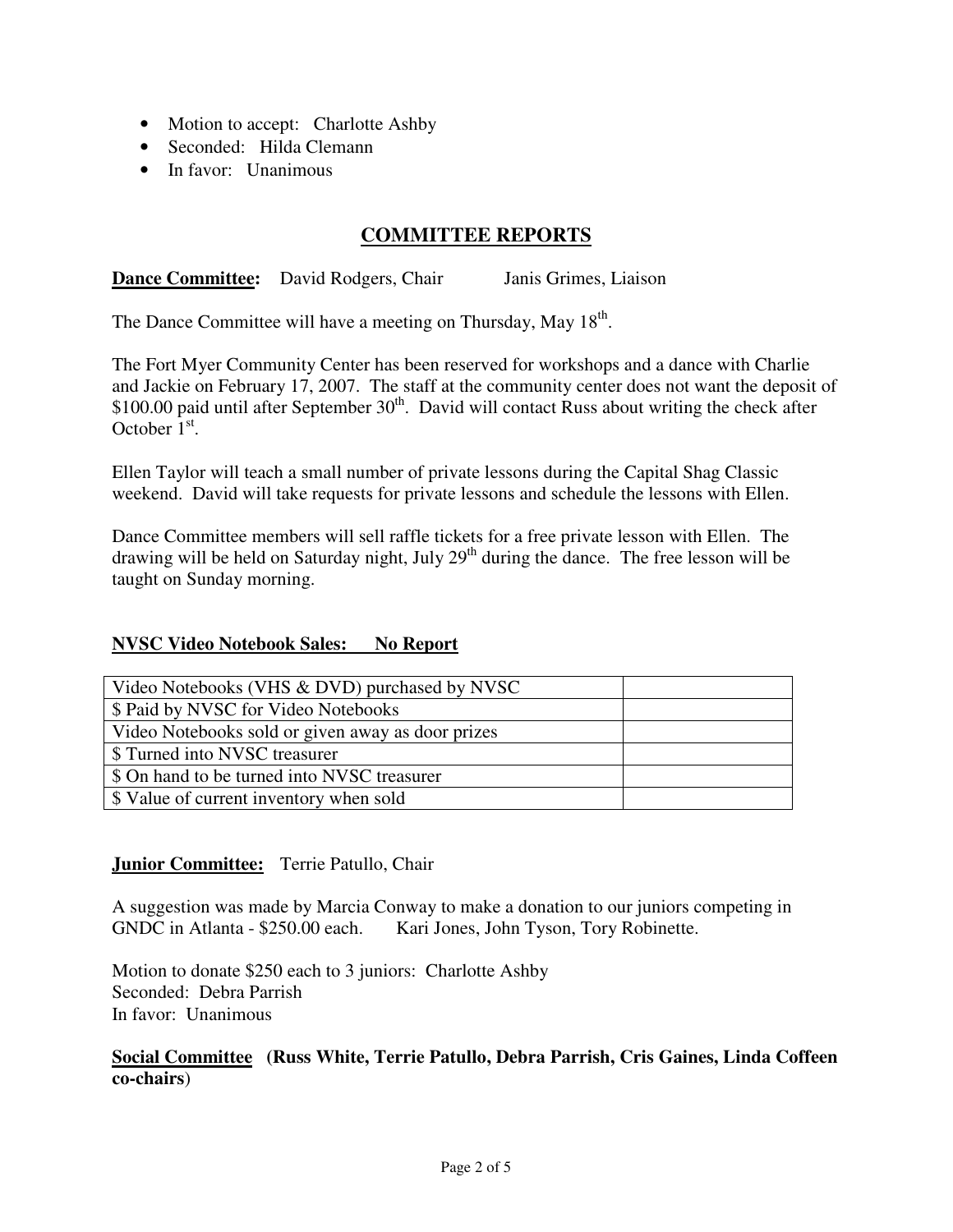Date and location for Margaritaville Party: Pete Campbell has reserved the Falls Church VFW for the party with the Ski Club of Washington for June  $3^{rd}$ . This VFW is located inside the beltway and is convenient. The facility is smaller, has a tile floor, adequate room, we can bring in drinks, and heat food in the kitchen.

**June 17<sup>th</sup> – NVSC annual picnic** at Darleen Small's home. No swimming pool this time. Deejay is Eddie O'Reilly. People are signing up to bring food and to help with clean up.

## **Charity Fundraising:** Marcia Conway, Chair

A suggestion was received from Tom Brett regarding the 50/50 raffle.

His suggestion was for the larger pots of \$140.00 or over, the deejay would draw a first ticket and the winner would receive \$50.00 and then a second ticket would be drawn and that winner would receive \$20. This would provide incentive for more people to buy tickets and put more excitement into the process.

Motion to try Tom Brett's suggestion: Terrie Patullo Seconded: Charlotte Ashby In favor: Unanimous

**Public Relations:** Michael Brown, Chair Janis Grimes, Liaison

No report.

**Communications:** Janis Grimes, Chair Newsletter Liz Kestler, Gary Salpini Co-chairs

No report.

**Membership:** Hilda Clemann Total members:  $325$  as of May  $8<sup>th</sup>$ .

## **2006 Capital Shag Classic:** Larry Boyer, Linda Coffeen, Co-Chairs

Ad for GNDC program  $- \frac{1}{2}$  page @ \$165.00 to Charlie Womble. Ad has been sent by Janis Grimes.

**Music:** Linda Coffeen, Chair

Deejay's schedules have been arranged.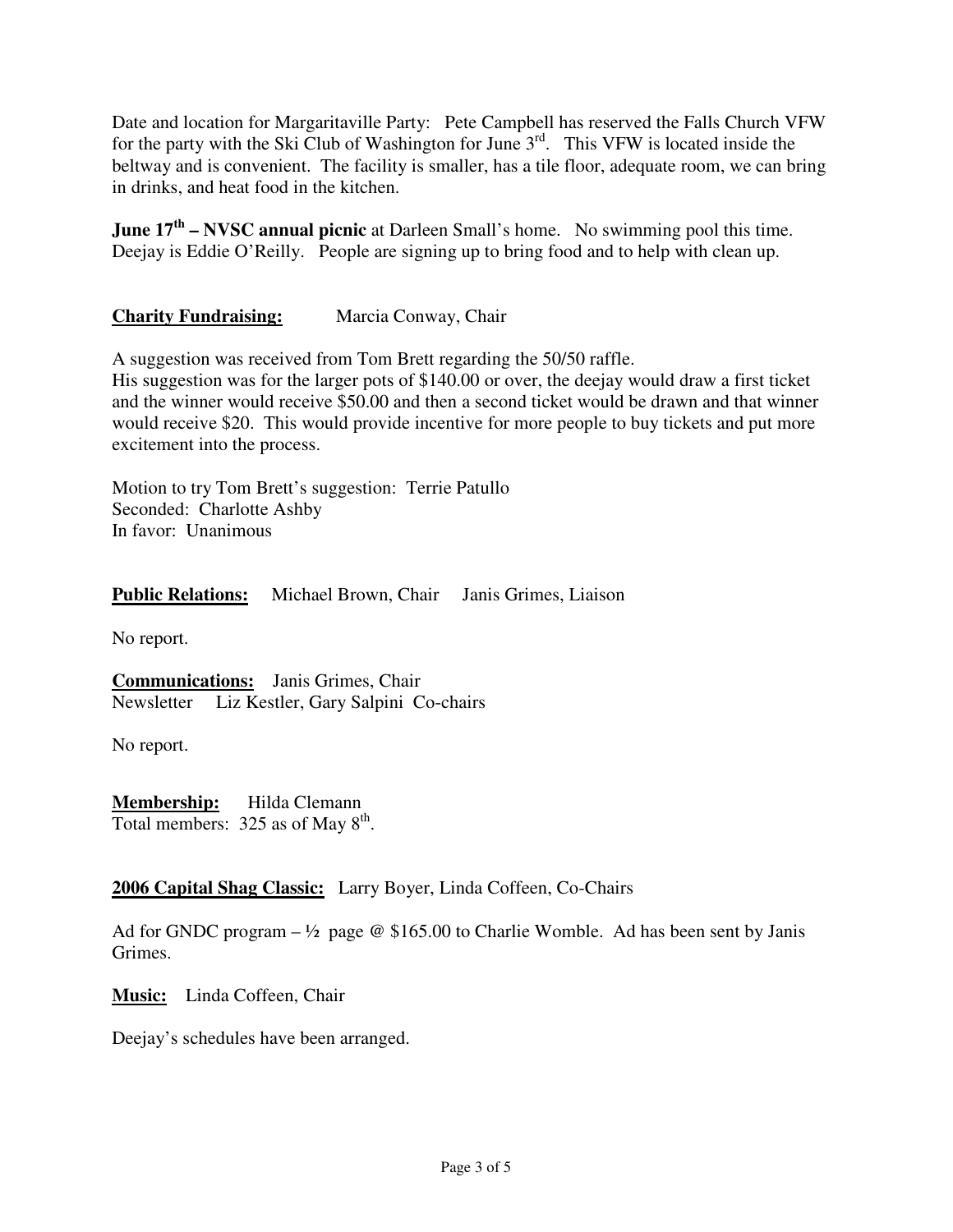All is going well with the websi**t**e.

#### **Calendar of upcoming events**.

May 14 – Easterns Dance Competition Event. May 18 to 22 – Virginia Beach Music Festival. May 25 to 29 – USA Grand Nationals in Atlanta. June 3 – Margaritaville party June 17 – NVSC annual picnic. July 7 to 9 – ACSC/SOS Summer Workshop. July 14 to 16 – Junior SOS July 28 to 30 – Capital Shag Classic. August 3 to 6 – Swing Fling (Charlie and Jackie will be here). August 4 and 5 Richmond's Annual Party. September 10 – \*\*Sunday Social pre SOS party. There will be a Board Meeting September 10 at 4:00 p.m. prior to the social. October – possible golf outing with workshop/dance? Location? To be discussed later. Christmas party – December 9. SVFW?

## **OLD BUSINESS**

**Taxes** Form 990EZ has been sent to the IRS, showing we are operating as a not for profit organization.

## **NEW BUSINESS**

Lynchburg Club is considering December  $2<sup>nd</sup>$  for their Christmas Party. We will have ours on December  $9<sup>th</sup>$ .

Hilda Clemann will host the June  $5<sup>th</sup>$ , 2006 meeting at 7:30.

# **ADJOURN MEETING**

The meeting was adjourned at: 8:30.

Respectfully submitted,